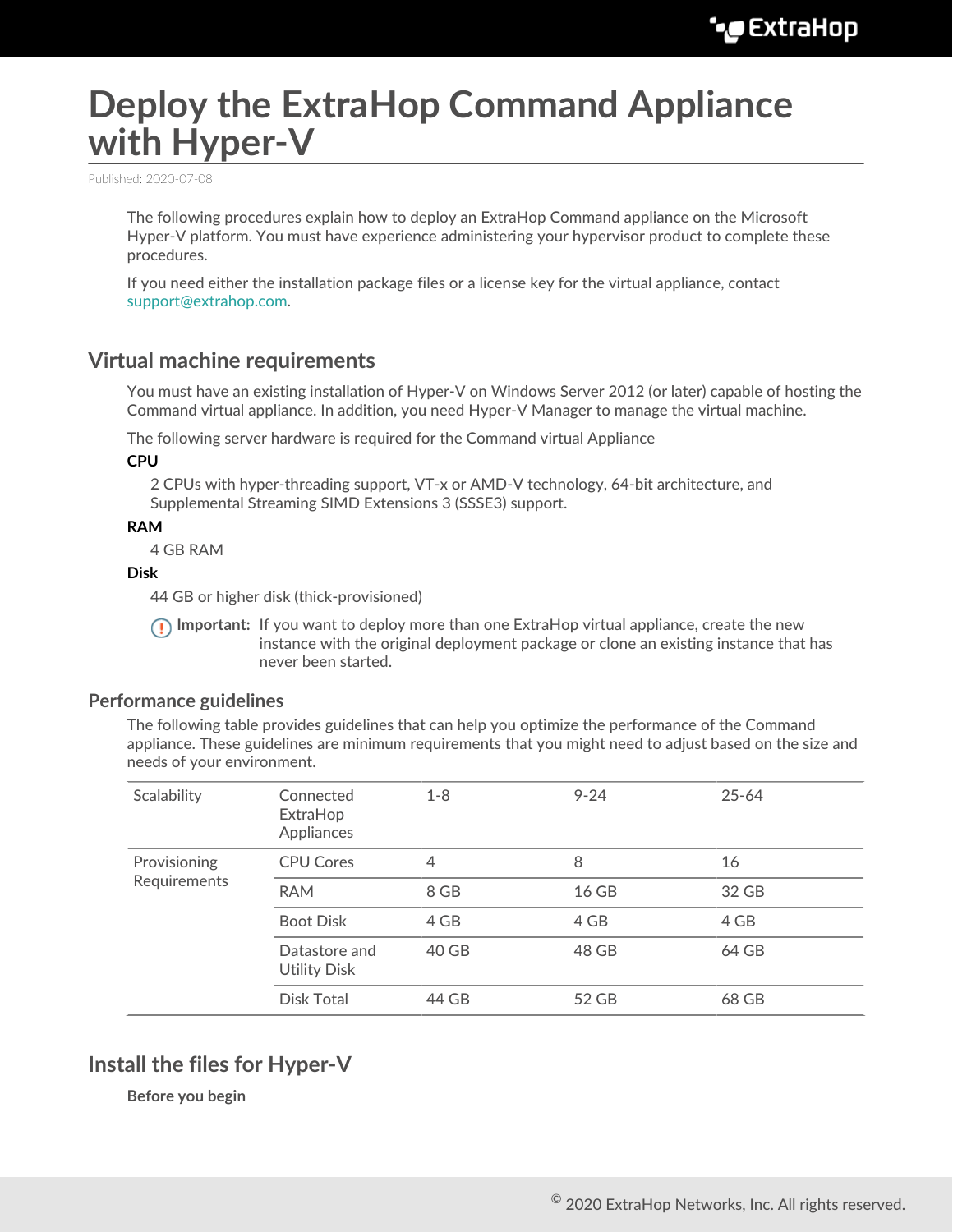If you have not already done so, download the ExtraHop Command virtual appliance file for Hyper-V from the [ExtraHop Customer Portal](https://customers.extrahop.com/downloads/virtual-appliances/)  $\mathbb Z$  and extract the contents from the .  $\mathbb Z$  ip file to your Windows Server machine.

- 1. Go to the **Start** menu and open the **Hyper-V Manager**.
- 2. In the right pane of the Hyper-V Manager, click **New** and select **Import Virtual Machine…**.
- 3. If the Before You Begin screen appears, click **Next**. Otherwise, continue to the next step.
- 4. Browse to the folder with the extracted files and click **Next**.
- 5. Select the virtual machine to import and click **Next**.
- 6. Select **Copy the virtual machine** and click **Next**.
- 7. On Choose Folders for Virtual Machine Files, select the location to store the configuration of the VM and click **Next**.
- 8. On Choose Storage Folders to Store Virtual Hard Disks, select a location to store the virtual hard disks and click **Next**.
- 9. On the summary screen review your choices and then click **Finish**.
- 10. Wait several minutes for the files to copy.
- 11. In the Virtual Machines list, right-click the virtual machine and select **Start**.
- 12. Right-click the virtual machine again and select **Connect**.
- 13. Click the green start button at the top of the screen and wait for the login prompt.

File Action Media  $\begin{array}{c|c|c|c|c} \hline \textbf{r} & \textbf{0} & \textbf{0} & \textbf{0} & \textbf{0} \end{array}$ 

- 14. At the login prompt, type shell and then press ENTER.
- 15. At the password prompt, type default, and then press ENTER.
- 16. Run the show ipaddr command to display the IP address of the Discover appliance. You need the IP address to apply the ExtraHop license in the next procedure.



**Note:** If your network does not support DHCP, see [Configure a Static IP Address](#page-1-0) to set a static IP address.

## <span id="page-1-0"></span>**Configure a static IP address through the CLI**

The ExtraHop system is delivered with DHCP enabled. If your network does not support DHCP, no IP address is acquired, and you must configure a static address manually.

**Important:** For deployments that include a Discover appliance that is connected to a Command appliance, we strongly recommend [configuring a unique hostname](https://docs.extrahop.com/8.1/eta-admin-ui-guide/#connectivity)  $\mathbb{Z}$ . If the IP address on the Discover appliance is changed, the Command appliance can re-establish connection easily to the Discover appliance by hostname.

- 1. Establish a console connection to the ExtraHop system.
- 2. At the login prompt, type shell and then press ENTER.
- 3. At the password prompt, type default, and then press ENTER.
- 4. To configure the static IP address, run the following commands:
	- a) Enable privileged commands:

enable

- b) At the password prompt, type default, and then press ENTER.
- c) Enter configuration mode:

configure